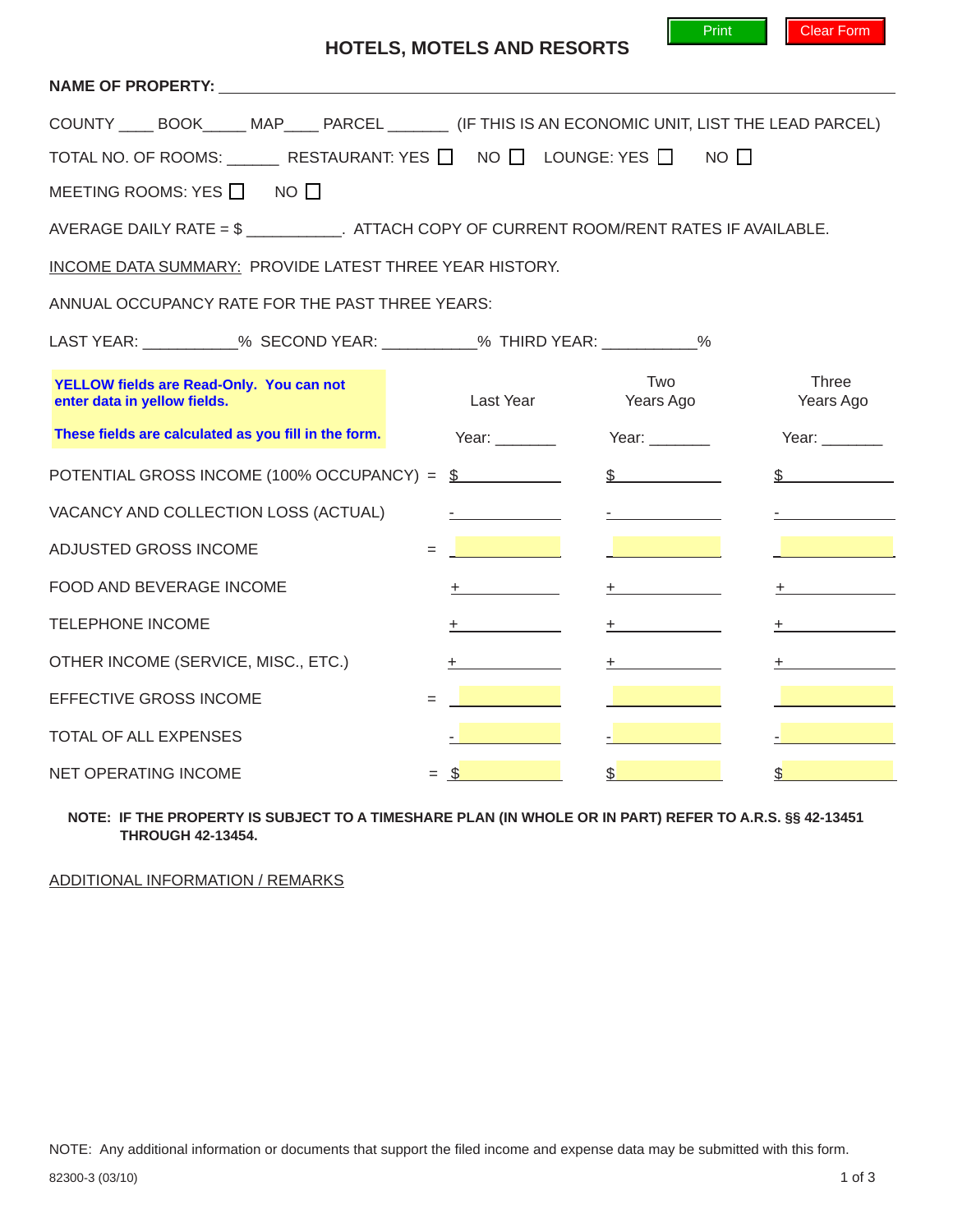## **HOTELS, MOTELS AND RESORTS EXPENSE DATA PROVIDE THREE YEAR HISTORY**

NOTE: FOR PROPER ANALYSIS, ALL EXPENSES REPORTED SHOULD BE THE **ACTUAL** AMOUNT INCURRED EACH YEAR.

**DISALLOWED EXPENSES:** DEPRECIATION, MORTGAGE DEBT SERVICE and PROPERTY TAX (effective tax rate will be added to the capitalization rate).

|                                                  | Last Year                                                                                                                                                                                                      | Two<br>Years Ago                                | Three<br>Years Ago                           |
|--------------------------------------------------|----------------------------------------------------------------------------------------------------------------------------------------------------------------------------------------------------------------|-------------------------------------------------|----------------------------------------------|
|                                                  | Year $\_\_\_\_\_\_\_\_\$                                                                                                                                                                                       | Year: ________                                  | Year: $\_\_$                                 |
| DEPARTMENTAL EXPENSES                            |                                                                                                                                                                                                                |                                                 |                                              |
| <b>ROOM EXPENSES</b>                             | $\frac{1}{2}$                                                                                                                                                                                                  | $\frac{1}{2}$                                   | $\frac{1}{2}$                                |
| FOOD AND BEVERAGE EXPENSES                       |                                                                                                                                                                                                                |                                                 |                                              |
| <b>TELEPHONE EXPENSES</b>                        |                                                                                                                                                                                                                |                                                 |                                              |
| OTHER (DESCRIBE: ______________________)         |                                                                                                                                                                                                                |                                                 |                                              |
| <b>ADMINISTRATIVE EXPENSES</b>                   |                                                                                                                                                                                                                |                                                 |                                              |
| <b>MANAGEMENT FEES</b>                           |                                                                                                                                                                                                                |                                                 |                                              |
| <b>FRANCHISE FEES</b>                            |                                                                                                                                                                                                                |                                                 |                                              |
| ADVERTISING / PROMOTION                          | <u> 1990 - Johann Barnett, fransk konge</u>                                                                                                                                                                    | <u> 1989 - Johann Barbara, martxa a</u>         | the control of the control of the control of |
| ADMINISTRATIVE / SALARIES                        |                                                                                                                                                                                                                |                                                 |                                              |
| <b>PROPERTY OPERATING EXPENSES</b>               |                                                                                                                                                                                                                |                                                 |                                              |
| <b>UTILITIES</b>                                 |                                                                                                                                                                                                                |                                                 |                                              |
| <b>INSURANCE</b>                                 |                                                                                                                                                                                                                |                                                 |                                              |
| <b>BLDG. MAINTENANCE AND REPAIRS</b>             | and the control of the control of                                                                                                                                                                              | and the control of the control of               |                                              |
| PARKING LOT AND COMMON AREA                      | $\label{eq:2.1} \mathcal{L}(\mathcal{L}^{\mathcal{L}}_{\mathcal{L}}(\mathcal{L}^{\mathcal{L}}_{\mathcal{L}})) = \mathcal{L}(\mathcal{L}^{\mathcal{L}}_{\mathcal{L}}(\mathcal{L}^{\mathcal{L}}_{\mathcal{L}}))$ | <u> 1989 - Johann Barnett, fransk politiker</u> |                                              |
| SERVICE CONTRACTS                                |                                                                                                                                                                                                                |                                                 |                                              |
| <b>JANITORIAL</b>                                |                                                                                                                                                                                                                |                                                 |                                              |
| <b>SUPPLIES</b>                                  |                                                                                                                                                                                                                |                                                 |                                              |
| OTHER (DESCRIBE: _____________________)          |                                                                                                                                                                                                                |                                                 |                                              |
| <b>MAJOR REPLACEMENTS / REPAIRS</b> (From Pg. 3) |                                                                                                                                                                                                                |                                                 |                                              |
| TOTAL OF ALL EXPENSES =                          | \$                                                                                                                                                                                                             | S                                               | \$                                           |

**NOTE**: Any additional information or documents that support the filed income and expense data may be submitted with this form. 82300-3 (03/10) 2 of 3